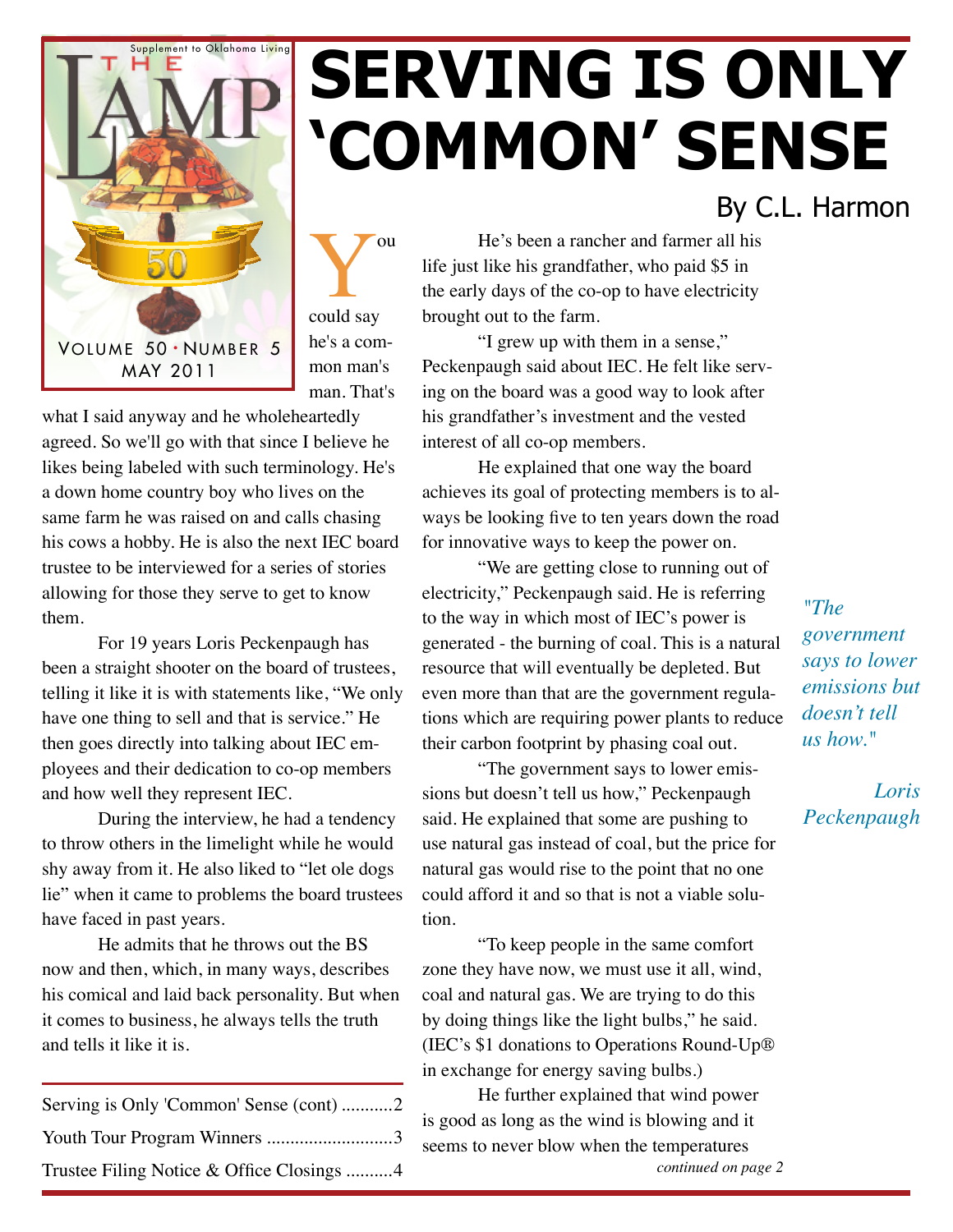reach 100 degrees. He also said that there needs to be a way to store the power it generates before it can have a major impact on reducing coal usage.

"If we spent as much time on studying coal as we do wind, we would have already solved the (emission) problem," he said.

In closing he said that he will continue to serve as long as his health and ability allow. It is evident that he loves being a member of the board of trustees and believes the diversity of the current members help them all to look in new directions for ways to meet the never-ending challenges facing the co-op...and that's no BS.

He just celebrated his

43rd wedding anniversary to his wife Shirley. They have two grown children, his son Lee and Mary Peckenpaugh, his daughter Sharla and Cal Van Winkle. They has three grandchildren, Trey, Tallie and Levi.

Before finishing the interview, he had to let his sense of humor shine through one last time.

"Just call me back if you want some more BS," he said. After a chuckle or two he added, "I am what I am." And with that and another chuckle, he said goodbye.♦



*Loris Peckenpaugh IEC Trustee District 3*

# **Success Lifts Youth Tour Program WINNERS SKY HIGH**

he annual IEC Youth Tour programs offer opportunities for success to young leaders. The evening of March 24th, marked the 48th annual speech contest. Four high school junior finalists, with visions of success in their eyes and 4 team oriented eighth graders earned their places in Youth Tour history. Rising to the expectations of

#### by Clara Eulert

their judges and exceeding them, the junior participants seized success, winning all expense paid summer trips to Washington, D.C. and Youth Leadership Camp in Colorado, while the eighth grade teams won similar trips to YouthPower Energy Camp in Oklahoma.

High school junior students in the IEC service territory are invited annually to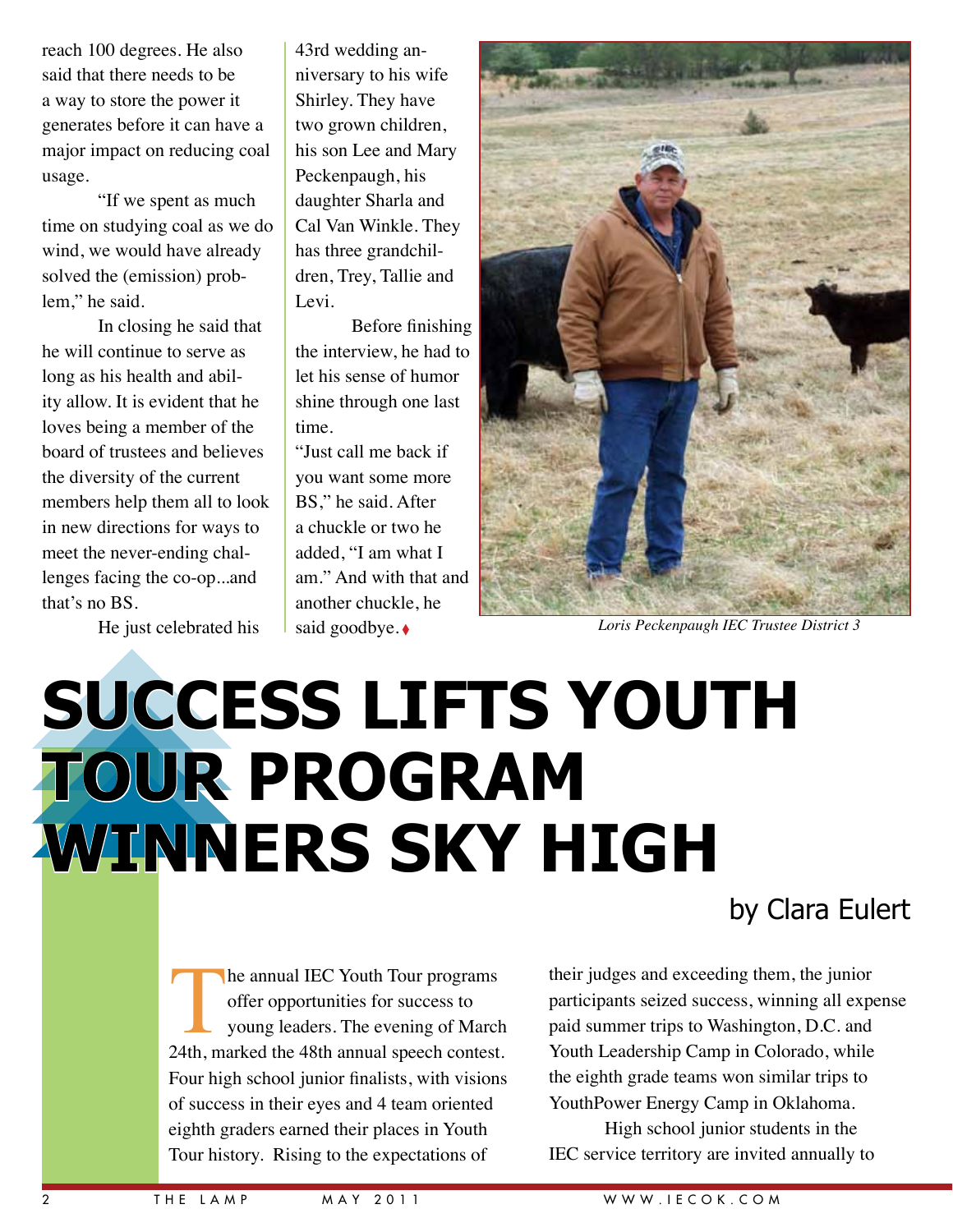participate in the Youth Tour essay, video and speech contest. This year the four finalists were polished and focused as they supported their research and opinions regarding energy

efficiency to the three contest judges over the assigned topic, "Electric Cooperatives - Charged to Power the Future".



*Danielle Trower*

IEC heartily congratulates Hominy High School junior,

Danielle Trower, daughter of Darlene Lowrance of Hominy and Pawnee High School junior, Macey Skidgel, daughter of Lori and Dwayne Skidgel of Pawnee winners of the Youth Tour trips to Washington D.C., scheduled for June. Youth Tour winners also

have the added opportunity to compete in the Youth Leadership Council. YLC is a national competition ultimately selecting the top future leader prospect from the over 1500 Youth Tour winners nationwide. Winners of YLC will enjoy 3 additional all expense paid trips in 2011 and 2012. The first trip is a return trip to Washington D.C. for additional touring, leadership and public speaking training this summer. The second and third trips include, touring and speaking engagements to represent the Youth Tour Program at the national and statewide annual meetings for electric cooperatives in 2012. San Diego, California is the location of the National Rural Electric Cooperative Association meeting, Mar  $1 - 9$ , 2012. Oklahoma City, OK will be the location for the statewide meeting April 10, 2012.

Additional congratulations go to the winners of Cooperative

Youth Leadership Camp trips, high school juniors, Brandon Powell, son of Noleen and David Powell of Pawnee and Veronica Kuznitsky accompanied by Ms. Rachael Roberts of Pawnee. The CYLC winners will be traveling in July. CYLC winners will also have additional opportunities while at camp to participate in the Ambassador program. Winners would earn a free trip back to the Colorado Rocky Mountain camp as an ambassador their senior year.

IEC also offers leadership opportunities for younger students through the YouthPower Energy Camp Team Essay contest. Two teams of two eighth grade students from Oilton



*Macey Skidgel*



Elementary School won the contest this year. Exercising their leadership skills and acquiring new ones, each team researched and wrote an essay on the assigned topic; "Waste Not – Want Not" supporting their research on energy efficiency. All Energy Camp winners will attend

> camp, May  $31 -$ June 3. Congratulations to Energy Camp winners, Shelby Marks, Brittany Ray, Brittany Simmons and Megan Poyndexter. Marks is the daughter of Sharon Marks &

*Brandon Powell*

Shiro Okazaki of Oilton. Ray is the daughter of Telesha and Butch Ray

of Oilton. Simmons is the daughter of Melissa Wise and Judson Barnes of Oilton. Poyndexter is the niece of Sue and Rodney Martin of Silver City.

Youth Tour will begin again in the fall. Interested contestants for the 2012 Youth Tour programs can find contest

information on our website

www.iecok.com after the beginning of the 2012 school year or by contacting Clara Eulert at (918) 295- 9558. Classroom visits are available by appointment.

> Sky high success awaits you in 2012. ◊



*Veronica Kuznitsky*

*Back: Shelby Marks, Brittany Simmons, Brittany Ray, Megan Poyndexter Front: Brandon Powell, Macey Skidgel, Veronica Kuznitsky, Danielle Trower*